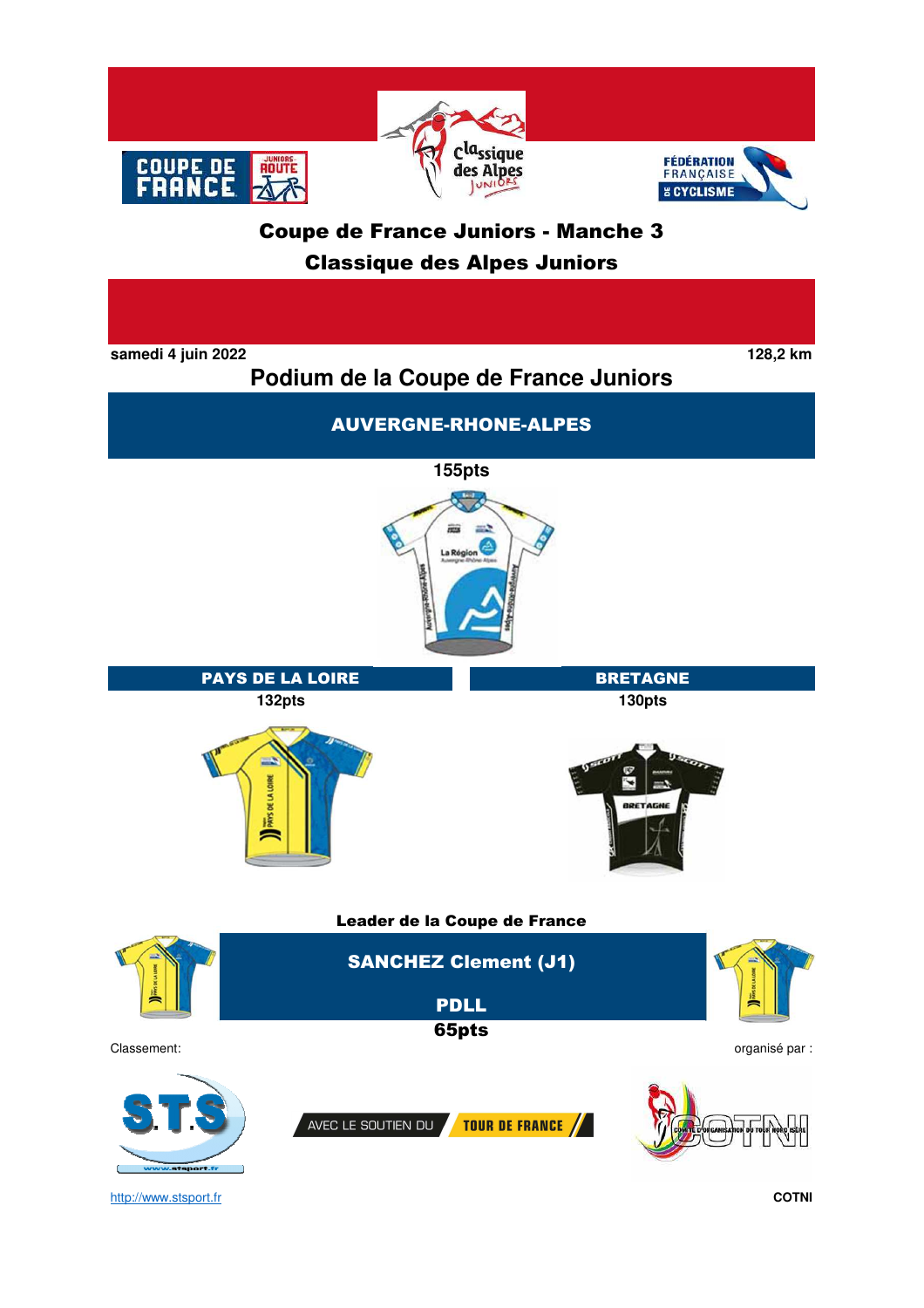



|                |     | samedi 4 juin 2022        |                                |                    |                |        |                |                                                        | Moyenne du Premier 36,3 km/h pour 128,2 km |              |
|----------------|-----|---------------------------|--------------------------------|--------------------|----------------|--------|----------------|--------------------------------------------------------|--------------------------------------------|--------------|
| PI.            | Dos | <b>Nom Prénom</b>         | Equipe                         | <b>Temps</b>       | <b>Pts</b>     |        | Pl. Dos        | <b>Nom Prénom</b>                                      | <b>Equipe</b>                              | <b>Temps</b> |
| 1              |     | 146 VAN DER MEULEN Max    | WILLEBRORD WIL VOORUIT         | 3h31'54"           | 60             | 82     |                | 211 CHAMBERLAIN Jude                                   | ZAPPI JUNIOR RACE TEAM                     | à 32'22'     |
| $\overline{2}$ | 31  | * BISIAUX Léo             | AUVERGNE-RHONE-ALPES           | à 02'50"           | 40             | 83     |                | 195 * CORON Justin                                     | <b>NORMANDIE</b>                           | à 32'31"     |
|                |     |                           |                                |                    |                |        |                |                                                        |                                            |              |
| 3              |     | 101 MAGNIER Paul          | ISÈRE-SAVOIE                   | à 05'31"           | 35             | 84     | 94             | * GUERINEL Mathis                                      | ILE DE FRANCE                              | à 32'37'     |
| 4              |     | 121 * FABRIES Ugo         | <b>OCCITANIE</b>               | $\mathbf{u}$       | 32             | 85     |                | 124 TREMOULET Antoine                                  | <b>OCCITANIE</b>                           | à 32'57"     |
| 5              |     | 112 * DECOMBLE Maxime     | SUD-PROVENCE-ALPES-COTE D'AZUR | $\mathbf{u}$       | 30             | 86     | 75             | * GUEGUEN Mael                                         | <b>BRETAGNE</b>                            | à 34'07'     |
| 6              | 65  | MARIS Jesse               | AG2R CITROËN TEAM U19          | Ĥ,                 | 28             | 87     |                | 57 WERTZ Hugo                                          | TEAM WALLONIE JUNIORS                      | à 34'30'     |
|                |     |                           |                                |                    |                |        |                |                                                        |                                            |              |
| 7              | 74  | <b>GILLET Baptiste</b>    | <b>BRETAGNE</b>                | à 06'09"           | 26             | 88     |                | 186 * GAUTHIER CASTRO Dieg CENTRE VAL DE LOIRE         |                                            | à 35'00'     |
| 8              | 15  | <b>FAURE PROST Alexy</b>  | BOURGOGNE FRANCHE COMTE        | Ħ                  | 24             | 89     | 46             | <b>NEIRINCKX Niels</b>                                 | <b>CYCLING VLAANDEREN</b>                  |              |
| 9              | 96  | MORIN Yoan                | ILE DE FRANCE                  | à 06'56"           | 22             | 90     |                | 137 * DUBOIS Clement                                   | NOUVELLE AQUITAINE                         | à 35'33      |
| 10             | 34  | <b>LEQUET Corentin</b>    | AUVERGNE-RHONE-ALPES           | à 07'11"           | 21             | 91     | 25             | * MAGGIA Luca                                          | <b>PIEMONTE</b>                            | à 35'36'     |
|                |     |                           |                                |                    |                |        |                |                                                        |                                            | $\mathbf{H}$ |
| 11             |     | 145 VAN DEN BERG Daan     | WILLEBRORD WIL VOORUIT         | à 07'13"           | 20             | 92     | 23             | * LARIVEI Mattia                                       | PIEMONTE                                   |              |
| 12             | 73  | MC KAY Shane              | <b>BRETAGNE</b>                |                    | 19             | 93     |                | 205 NATIVEL Quentin                                    | <b>FRANCE OUTRE MER</b>                    | à 35'50'     |
| 13             |     | 103 * ANDRE Alexi         | ISÈRE-SAVOIE                   | à 07'17"           | 18             | 94     |                | 222 MIRA BONASTRE Raul                                 | DRONE HOPPER - GSPORT TEIKA                | à 35'59'     |
| 14             |     | 111 CROMMELINCK Melvin    | SUD-PROVENCE-ALPES-COTE D'AZUR | à 07'20"           | 17             | 95     |                | 125 BOURDEJEAU Bastien                                 | <b>OCCITANIE</b>                           | à 36'22"     |
|                |     |                           |                                |                    |                | 96     |                |                                                        |                                            |              |
| 15             | 66  | ROSADO NOVILLO Abel Odon  | AG2R CITROËN TEAM U19          | à 09'02"           | 16             |        |                | 197 GONCALVES FERNANDES NORMANDIE                      |                                            | à 36'33'     |
| 16             |     | 122 * BODET Vincent       | <b>OCCITANIE</b>               | à 09'19"           | 15             | 97     | 63             | * VIJFVINKEL Mika                                      | AG2R CITROËN TEAM U19                      | à 36'49'     |
| 17             | 52  | <b>PLACE Maxence</b>      | TEAM WALLONIE JUNIORS          | à 10'12"           | 14             | 98     | 53             | PRESTIANNI Sacha                                       | TEAM WALLONIE JUNIORS                      | à 37'22"     |
| 18             |     | 44 * EEMAN Kamiel         | CYCLING VLAANDEREN             | à 10'15"           | 13             | 99     | 61             | * BINGGELI Alexandre                                   | AG2R CITROËN TEAM U19                      | à 38'49'     |
|                |     |                           |                                |                    |                |        |                |                                                        |                                            | $\mathbf{u}$ |
| 19             |     | 214 KOERDT Bjoern         | ZAPPI JUNIOR RACE TEAM         | à 10'23"           | 12             |        |                | 100 104 MASSET Kerrian                                 | ISÈRE-SAVOIE                               |              |
| 20             |     | 33 * LAMBERT WETZEL Tom   | AUVERGNE-RHONE-ALPES           | à 10'26"           | 11             | 101 93 |                | <b>FLOCH PRIGENT Tanguy</b>                            | ILE DE FRANCE                              | à 40'44'     |
| 21             |     | 136 LOULERGUE Victor      | NOUVELLE AQUITAINE             | à 10'50"           | 10             | 102 97 |                | * TONDO Lucas                                          | ILE DE FRANCE                              | $\mathbf{H}$ |
| 22             | 32  | * FAYOLLE Jean Loup       |                                | à 10'52"           | 9              |        |                | 103 157 ROLLANDT Mady                                  |                                            | à 41'23'     |
|                |     |                           | AUVERGNE-RHONE-ALPES           |                    |                |        |                |                                                        | HAUTS DE FRANCE                            |              |
| 23             | 37  | SORANZO Maël              | AUVERGNE-RHONE-ALPES           | à 11'38"           | 8              | 104 51 |                | * DOPCHIE Oscar                                        | TEAM WALLONIE JUNIORS                      | à 41'57"     |
| 24             | 21  | <b>MATTIO Pietro</b>      | <b>PIEMONTE</b>                | à 11'53"           | $\overline{7}$ | 105 55 |                | * FRANKISH Jasper                                      | TEAM WALLONIE JUNIORS                      | $\mathbf{H}$ |
| 25             | 82  | FINCKBOHNER Anaël         | <b>GRAND EST</b>               | à 11'56"           | 6              | hd     | 17             | <b>SAVONET Martin</b>                                  | BOURGOGNE FRANCHE COMTE                    | à 42'38"     |
|                |     |                           |                                |                    |                |        |                |                                                        |                                            |              |
| 26             | 91  | * AYACHE Thibault         | <b>ILE DE FRANCE</b>           | à 12'25"           | 5              | hd     |                | 187 BONMATI Axel                                       | CENTRE VAL DE LOIRE                        | à 42'49"     |
| 27             | 77  | LE BARS BRESSON Marius    | <b>BRETAGNE</b>                | u                  | 4              | hd     | 83             | <b>COUSIN Pierre</b>                                   | <b>GRAND EST</b>                           | à 43'30"     |
| 28             |     | 167 * SANCHEZ Clement     | PAYS DE LA LOIRE               | à 12'27"           | 3              | hd     |                | 233 * PARRA MUÑOZ Erick DaITEAM INCA                   |                                            | à 44'47"     |
|                |     |                           |                                |                    |                |        |                |                                                        |                                            |              |
| 29             | 43  | * MILAN Donie             | CYCLING VLAANDEREN             | à 12'58"           | $\overline{c}$ | hd     | 14             | <b>DOUGNY Lucas</b>                                    | BOURGOGNE FRANCHE COMTE                    | à 46'11"     |
| 30             |     | 161 * CHARTEAU Diego      | PAYS DE LA LOIRE               | à 13'25"           | $\mathbf{1}$   | hd     |                | 156 * ZAHEM Maël                                       | HAUTS DE FRANCE                            |              |
| 31             |     | 134 LLORET Quentin        | NOUVELLE AQUITAINE             | à 13'36"           |                | hd     |                | 143 DINGEMANS Marijn                                   | WILLEBRORD WIL VOORUIT                     | à 46'39'     |
| 32             |     | 181 GRUEL Thibaud         |                                | à 14'44"           |                | hd     |                |                                                        |                                            |              |
|                |     |                           | CENTRE VAL DE LOIRE            |                    |                |        |                | 147 VAN GIJSEL Tycho                                   | WILLEBRORD WIL VOORUIT                     |              |
| 33             |     | 221 MARTI SORIANO Pau     | DRONE HOPPER - GSPORT TEIKA    | u                  |                | hd     |                | 132 TROGER Lucas                                       | NOUVELLE AQUITAINE                         | à 47'36'     |
| 34             |     | 141 HUISING Menno         | WILLEBRORD WIL VOORUIT         | Ĥ,                 |                | hd     |                | 135 MAGNIE Valerian                                    | NOUVELLE AQUITAINE                         |              |
| 35             |     | 71 BASSET Pierre Henry    | <b>BRETAGNE</b>                | u                  |                | ab     | $\overline{1}$ | * BÁRTA Martin                                         | TEAM AUTO EDER                             |              |
|                |     |                           |                                |                    |                |        |                |                                                        |                                            |              |
| 36             |     | 47 DE CLERCK Niels        | CYCLING VLAANDEREN             | à 14'47"           |                | ab     | 3              | <b>GROß Matteo</b>                                     | TEAM AUTO EDER                             |              |
| 37             |     | 164 LEVEQUE Theo          | PAYS DE LA LOIRE               | à 14'49"           |                | ab     | $\overline{4}$ | <b>HERZOG Emil</b>                                     | TEAM AUTO EDER                             |              |
| 38             |     | 115 MAHIEU Gregoire       | SUD-PROVENCE-ALPES-COTE D'AZUR | à 16'27"           |                | ab     | 5              | <b>KOCKELMANN Mathieu</b>                              | TEAM AUTO EDER                             |              |
| 39             | 2   | * BOCK Max                | TEAM AUTO EDER                 |                    |                | ab     | 6              | * MARIVOET SCHOLIERS I TEAM AUTO EDER                  |                                            |              |
|                |     |                           |                                |                    |                |        |                |                                                        |                                            |              |
| 40             |     | 153 * GRISEL Matys        | HAUTS DE FRANCE                | à 17'16"           |                | ab     | 24             | * MENSA Simone                                         | PIEMONTE                                   |              |
| 41             |     | 191 LOZOUET Léandre       | NORMANDIE                      |                    |                | ab     | 27             | ROSA Luca                                              | <b>PIEMONTE</b>                            |              |
| 42             |     | 114 * TAPIZ Hugo          | SUD-PROVENCE-ALPES-COTE D'AZUR | à 17'18"           |                | ab     | 42             | DE VALCK Asger                                         | CYCLING VLAANDEREN                         |              |
|                |     |                           |                                |                    |                |        | 54             |                                                        |                                            |              |
| 43             |     | 41 DECLERCQ Jean-Bapiste  | <b>CYCLING VLAANDEREN</b>      |                    |                | ab     |                | <b>PAULART Adrien</b>                                  | TEAM WALLONIE JUNIORS                      |              |
| 44             |     | 235 VALERO MORENO David   | <b>TEAM INCA</b>               | Ĥ,                 |                | ab     | 56             | * WIDAR Jarno                                          | TEAM WALLONIE JUNIORS                      |              |
| 45             |     | 12 CLER Gabin             | BOURGOGNE FRANCHE COMTE        | à 18'42"           |                | ab     | 62             | * NISBET Cormac                                        | AG2R CITROËN TEAM U19                      |              |
| 46             | 92  | <b>BOULAHOITE Rayan</b>   | ILE DE FRANCE                  | à 19'41"           |                | ab     | 72             | <b>BROUARD Leo</b>                                     | <b>BRETAGNE</b>                            |              |
|                |     |                           |                                |                    |                |        |                |                                                        |                                            |              |
| 47             |     | 231 DIAZ ARANDA Marlon    | <b>TEAM INCA</b>               | à 19'53"           |                | ab     | 76             | <b>LAURENSOT Edgar</b>                                 | <b>BRETAGNE</b>                            |              |
| 48             |     | <b>VLOT Mees</b>          | TEAM AUTO EDER                 | à 20'44"           |                | ab     | 81             | STIRMANN Léo                                           | <b>GRAND EST</b>                           |              |
| 49             |     | 192 * VIARDOT Mattéo      | NORMANDIE                      | u                  |                | ab     | 85             | <b>GUILLEMOT Cyprien</b>                               | <b>GRAND EST</b>                           |              |
| 50             |     | 165 ORRIERE Martin        |                                |                    |                | ab     |                | 95 LINVAL Florian                                      |                                            |              |
|                |     |                           | PAYS DE LA LOIRE               | Ĥ,                 |                |        |                |                                                        | ILE DE FRANCE                              |              |
| 51             |     | 133 VIERGE Mateo          | NOUVELLE AQUITAINE             |                    |                | ab     |                | 102 BAGOU Guillaume                                    | ISÈRE-SAVOIE                               |              |
| 52             |     | 35 ROUDIER Hugo           | AUVERGNE-RHONE-ALPES           | à 21'32"           |                | ab     |                | 105 * DULPHY Romain                                    | ISÈRE-SAVOIE                               |              |
| 53             |     | 184 * GAILLARD Florian    | CENTRE VAL DE LOIRE            | à 21'40"           |                | ab     |                | 106 * DUCRUET Louka                                    | ISÈRE-SAVOIE                               |              |
|                |     |                           |                                |                    |                |        |                |                                                        |                                            |              |
| 54             |     | 144 SPIERO Tamar          | WILLEBRORD WIL VOORUIT         |                    |                | ab     |                | 116 ROBBINS Jacques                                    | SUD-PROVENCE-ALPES-COTE D'AZUR             |              |
| 55             |     | 215 SMITH William         | ZAPPI JUNIOR RACE TEAM         | Ĥ,                 |                | ab     |                | 117 GUINEFOLEAU Arthur                                 | SUD-PROVENCE-ALPES-COTE D'AZUR             |              |
| 56             |     | 175 * PLA GOMEZ Albert    | CATALANA                       | Ĥ,                 |                | ab     |                | 142 DAHLBLOM Acke                                      | WILLEBRORD WIL VOORUIT                     |              |
| 57             | 84  | PIERRAT Joseph            | <b>GRAND EST</b>               | u                  |                | ab     |                | 151 ENGELS Jules                                       | HAUTS DE FRANCE                            |              |
| 58             |     | 131 BREANT Romain         |                                | à 21'43"           |                | ab     |                | 152 GRARD Hugo                                         |                                            |              |
|                |     |                           | NOUVELLE AQUITAINE             |                    |                |        |                |                                                        | HAUTS DE FRANCE                            |              |
| 59             | 36  | SAVIOZ Colin              | AUVERGNE-RHONE-ALPES           | à 21'51"           |                | ab     |                | 162 * GARCON Gabriel                                   | PAYS DE LA LOIRE                           |              |
| 60             |     | 194 TREMBLE Paul          | NORMANDIE                      | à 23'28"           |                | ab     |                | 163 LESUEUR Louka                                      | PAYS DE LA LOIRE                           |              |
| 61             |     | 196 LEGEAY Robin          | NORMANDIE                      | $\pmb{\mathsf{u}}$ |                | ab     |                | 166 RULLIER Hans                                       | PAYS DE LA LOIRE                           |              |
| 62             |     | 213 BALDACCI Brandon      |                                | $\pmb{\mathsf{u}}$ |                |        |                | 171 NAVARRO PORTELLA Iã±A CATALANA                     |                                            |              |
|                |     |                           | ZAPPI JUNIOR RACE TEAM         |                    |                | ab     |                |                                                        |                                            |              |
| 63             |     | 223 TORRELLA TERUEL Roman | DRONE HOPPER - GSPORT TEIKA    | à 24'25"           |                | ab     |                | 172 MUNTANYA PLANA Albert CATALANA                     |                                            |              |
| 64             |     | 174 FRANQUESA PRATS Adria | CATALANA                       | à 24'30"           |                | ab     |                | 173 * CANO FERNANDEZ Gera CATALANA                     |                                            |              |
| 65             |     | 126 BERNAT Lilian         | <b>OCCITANIE</b>               | à 26'22"           |                | ab     |                | 176 * VILADRICH ANGUERA IV CATALANA                    |                                            |              |
|                |     |                           |                                |                    |                |        |                |                                                        |                                            |              |
| 66             |     | 113 * MELOT Noe           | SUD-PROVENCE-ALPES-COTE D'AZUR | à 26'45"           |                | ab     |                | 182 DELAUNAY Estevan                                   | CENTRE VAL DE LOIRE                        |              |
| 67             | 11  | <b>BARRILLOT Bohémond</b> | BOURGOGNE FRANCHE COMTE        | à 26'50"           |                | ab     |                | 185 COULONDRE Gabriel                                  | CENTRE VAL DE LOIRE                        |              |
| 68             | 16  | GOISNARD Téo              | BOURGOGNE FRANCHE COMTE        |                    |                | ab     |                | 193 MORIN Emil                                         | NORMANDIE                                  |              |
| 69             | 13  | * DAVID Alexis            | BOURGOGNE FRANCHE COMTE        | $\mathbf{u}$       |                | ab     |                | 201 * ANTOINETTE Matthieu                              | <b>FRANCE OUTRE MER</b>                    |              |
|                |     |                           |                                |                    |                |        |                |                                                        |                                            |              |
| 70             | 64  | MOORE Viggo               | AG2R CITROËN TEAM U19          | à 27'19"           |                | ab     |                | 202 AUVRAY Maxime                                      | FRANCE OUTRE MER                           |              |
| 71             |     | 155 * L'HOTE Antoine      | HAUTS DE FRANCE                | à 27'27"           |                | ab     |                | 204 * GAILLARD Baptiste                                | <b>FRANCE OUTRE MER</b>                    |              |
| 72             |     | 26 * FERRERO Mattia       | PIEMONTE                       |                    |                | ab     |                | 206 ZAMEO Axel                                         | <b>FRANCE OUTRE MER</b>                    |              |
|                |     |                           |                                |                    |                |        |                |                                                        |                                            |              |
| 73             |     | 107 FAISSOLE DURAND Lucas | <b>ISÉRE-SAVOIE</b>            | à 28'09"           |                | ab     |                | 212 * MOIR Calum                                       | ZAPPI JUNIOR RACE TEAM                     |              |
| 74             |     | 183 DU MOUZA Quentin      | CENTRE VAL DE LOIRE            |                    |                | ab     |                | 216 * AKERS Oliver                                     | ZAPPI JUNIOR RACE TEAM                     |              |
| 75             |     | 45 HANNES Victor          | <b>CYCLING VLAANDEREN</b>      | $\pmb{\mathsf{u}}$ |                | np     |                | 224 * COZAR PARRILLA Migue DRONE HOPPER - GSPORT TEIKA |                                            |              |
| 76             |     | 123 * EGEA GARCIA Jarod   | <b>OCCITANIE</b>               | à 28'47"           |                | ab     |                | 225 MESTRE GINESTAR Marc DRONE HOPPER - GSPORT TEIKA   |                                            |              |
|                |     |                           |                                |                    |                |        |                |                                                        |                                            |              |
| 77             | 87  | * REBOUILLAT Axel         | <b>GRAND EST</b>               | à 30'52"           |                | ab     |                | 226 GOMAR MILLET Ivan                                  | DRONE HOPPER - GSPORT TEIKA                |              |
| 78             |     | 154 * GUEFVENEU Swann     | HAUTS DE FRANCE                |                    |                | ab     |                | 227 * GRAU PIQUERES Alex                               | DRONE HOPPER - GSPORT TEIKA                |              |
| 79             |     | 86 GAST Mathias           | <b>GRAND EST</b>               | $\mathbf{u}$       |                | ab     |                | 232 MONTANA NOVOA Marco I TEAM INCA                    |                                            |              |
| 80             |     | 127 BANDU Adrien          | <b>OCCITANIE</b>               | à 30'56"           |                | ab     |                | 234 * SANCHEZ RABA Jesus E TEAM INCA                   |                                            |              |
|                |     |                           |                                |                    |                |        |                |                                                        |                                            |              |
| 81             |     | 22 ROSA BRUSIN Samuele    | PIEMONTE                       | à 31'48"           |                | ab     |                | 236 * ZAMUDIO JAMAICA Juan TEAM INCA                   |                                            |              |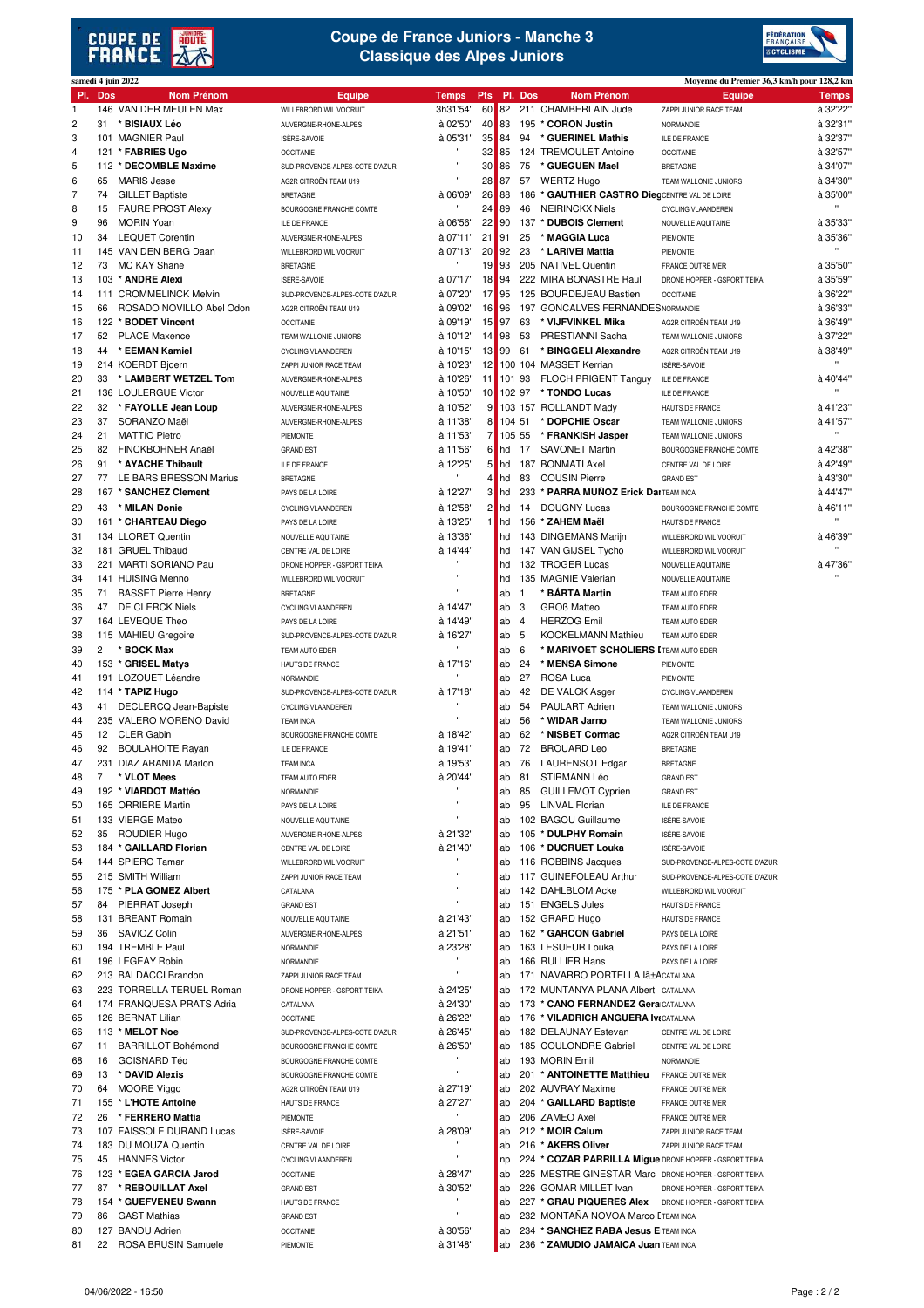





#### **Coupe de France Juniors Classement Général après la manche 3 - La Classique des Alpes Juniors**

| Classement | <b>Coureur</b>                                             | Equipe                     | Total    | Manche <sub>1</sub> | Manche <sub>2</sub> | Manche 3 | Manche 4.1 | Manche 4.2 | Manche 4.G | Manche 5.1 | Manche 5.2 | Manche 5.G | Annexes | Meil. Pl        |                |
|------------|------------------------------------------------------------|----------------------------|----------|---------------------|---------------------|----------|------------|------------|------------|------------|------------|------------|---------|-----------------|----------------|
|            | 1 SANCHEZ Clement (J1)                                     | <b>PDLL</b>                | 65       | 32                  | 30                  | 3        |            |            |            |            |            |            |         |                 | 28             |
|            | 2 GILLET Baptiste (J2)                                     | <b>BRET</b>                | 62       | 24                  | 12                  | 26       |            |            |            |            |            |            |         |                 | 7              |
|            | 3 FONTAINE Titouan (J1)                                    | <b>AURA</b>                | 57       | 22                  | 35                  |          |            |            |            |            |            |            |         | <b>NC</b>       |                |
|            | 4 LEQUET Corentin (J2)                                     | <b>AURA</b>                | 56       |                     | 35                  | 21       |            |            |            |            |            |            |         |                 | 10             |
|            | 5 RULLIER Hans (J2)                                        | PDLL                       | 49       | 19                  | 30                  |          |            |            |            |            |            |            |         | <b>NC</b>       |                |
|            | 6 DECOMBLE Maxime (J1)                                     | PACA                       | 48       |                     | 18                  | 30       |            |            |            |            |            |            |         |                 | 5              |
|            | 7 FABRIES Ugo (J1)                                         | OCCI                       | 47       |                     | 15                  | 32       |            |            |            |            |            |            |         |                 | $\overline{4}$ |
|            | 8 LAMBERT WETZEL Tom (J1)                                  | <b>AURA</b>                | 46       |                     | 35                  | 11       |            |            |            |            |            |            |         |                 | 20             |
|            | 9 FAYOLLE Jean Loup (J1)                                   | <b>AURA</b>                | 44       |                     | 35                  | 9        |            |            |            |            |            |            |         |                 | 22             |
|            | 10 DUPE Mathieu (J2)                                       | <b>NOAQ</b>                | 43       | 18                  | 25                  |          |            |            |            |            |            |            |         | <b>NC</b>       |                |
|            | 11 BISIAUX Léo (J1)                                        | <b>AURA</b>                | 40       |                     |                     | 40       |            |            |            |            |            |            |         |                 | $\overline{2}$ |
|            | 12 LOZOUET Léandre (J2)                                    | <b>NORM</b>                | 40       | 40                  |                     |          |            |            |            |            |            |            |         |                 | 41             |
|            | 13 BAGOU Guillaume (J2)                                    | <b>AURA</b>                | 39       | 4                   | 35                  |          |            |            |            |            |            |            |         | <b>NC</b>       |                |
|            | 14 DATTIN Victor (J2)                                      | <b>BRET</b>                | 38       | 26                  | 12                  |          |            |            |            |            |            |            |         | <b>NC</b>       |                |
|            | 15 GRISEL Matys (J1)                                       | <b>HADF</b>                | 36       | 20                  | 16                  |          |            |            |            |            |            |            |         |                 | 40             |
|            | 16 MAGNIER Paul (J2)                                       | <b>ISA</b>                 | 35       |                     |                     | 35       |            |            |            |            |            |            |         |                 | 3              |
|            | 17 LOULERGUE Victor (J2)                                   | <b>NOAQ</b>                | 35       |                     | 25                  | 10       |            |            |            |            |            |            |         |                 | 21             |
|            | 18 THOLLET Quentin (J2)                                    | <b>AURA</b>                | 35       |                     | 35                  |          |            |            |            |            |            |            |         | <b>NC</b>       |                |
|            | 19 BREANT Romain (J2)                                      | <b>NOAQ</b>                | 34       | 9                   | 25                  |          |            |            |            |            |            |            |         |                 | 58             |
|            | 20 GRUEL Thibaud (J2)                                      | <b>CEVL</b>                | 32       | 10                  | 22                  |          |            |            |            |            |            |            |         |                 | 32             |
|            | 21 BODET Vincent (J1)                                      | OCCI                       | 30       |                     | 15                  | 15       |            |            |            |            |            |            |         |                 | 16             |
|            | 22 ORRIERE Martin (J2)                                     | PDLL                       | 30       |                     | 30                  |          |            |            |            |            |            |            |         |                 | 50             |
|            | 23 TREMOULET Antoine (J2)                                  | OCCI                       | 30       | 30                  |                     |          |            |            |            |            |            |            |         |                 | 85             |
|            | 24 LANGELLA Lenaic (J2)                                    | PDLL                       | 30       |                     | 30                  |          |            |            |            |            |            |            |         | NC              |                |
|            | 24 LESUEUR Louka (J2)                                      | PDLL                       | 30       |                     | 30                  |          |            |            |            |            |            |            |         | <b>NC</b>       |                |
|            | 24 GARCON Gabriel (J1)                                     | PDLL                       | 30       |                     | 30                  |          |            |            |            |            |            |            |         | NC              |                |
|            | 27 MARIS Jesse (J2)                                        | A19                        | 28       |                     |                     | 28       |            |            |            |            |            |            |         |                 | 6              |
|            | 28 TROGER Lucas (J2)                                       | <b>NOAQ</b>                | 25       |                     | 25                  |          |            |            |            |            |            |            |         |                 | 114            |
|            | 29 DUPIN Mathieu (J2)                                      | <b>NOAQ</b>                | 25       |                     | 25                  |          |            |            |            |            |            |            |         | <b>NC</b>       |                |
|            | 29 DELHOMME Rafael (J2)                                    | <b>NOAQ</b>                | 25       |                     | 25                  |          |            |            |            |            |            |            |         | <b>NC</b>       |                |
|            | 31 FAURE PROST Alexy (J2)                                  | <b>BFRC</b>                | 24       |                     |                     | 24       |            |            |            |            |            |            |         |                 | 8              |
|            | 32 HAMONIC Maximilien (J2)                                 | <b>BRET</b>                | 23       | 11                  | 12                  |          |            |            |            |            |            |            |         | <b>NC</b>       |                |
|            | 33 MORIN Yoan (J2)                                         | <b>IDFR</b>                | 22       |                     |                     | 22       |            |            |            |            |            |            |         |                 | 9              |
|            | 34 GAILLARD Florian (J1)                                   | <b>CEVL</b>                | 22       |                     | 22                  |          |            |            |            |            |            |            |         |                 | 53             |
|            | 35 DU MOUZA Quentin (J2)                                   | <b>CEVL</b>                | 22       |                     | 22                  |          |            |            |            |            |            |            |         |                 | 74             |
|            | 36 HERVOUET Arsène (J2)                                    | <b>CEVL</b>                | 22       |                     | 22                  |          |            |            |            |            |            |            |         | <b>NC</b>       |                |
|            | 36 DUCOURNAU Gabin (J2)                                    | <b>CEVL</b>                | 22       |                     | 22                  |          |            |            |            |            |            |            |         | <b>NC</b>       |                |
|            | 36 DELAUNAY Estevan (J2)                                   | <b>CEVL</b>                | 22       |                     | 22                  |          |            |            |            |            |            |            |         | NC              |                |
|            | 39 MAINGUENAUD Lucas (J2)                                  | <b>NOAQ</b>                | 21       | 21                  |                     |          |            |            |            |            |            |            |         | <b>NC</b>       |                |
|            | 40 FLOCH PRIGENT Tanguy (J2)                               | <b>IDFR</b>                | 20       |                     | 20                  |          |            |            |            |            |            |            |         |                 | 101            |
|            | 41 PANCE Octave (J2)                                       | <b>IDFR</b>                | 20       |                     | 20                  |          |            |            |            |            |            |            |         | <b>NC</b>       |                |
|            | 41 MERCIER Edwin (J1)                                      | <b>IDFR</b>                | 20       |                     | 20                  |          |            |            |            |            |            |            |         | <b>NC</b>       |                |
|            | 41 BERG Gabriel (J1)                                       | <b>IDFR</b>                | 20       |                     | 20                  |          |            |            |            |            |            |            |         | <b>NC</b>       |                |
|            | 41 GUILLAUME Sacha (J2)                                    | <b>IDFR</b>                | 20       |                     | 20                  |          |            |            |            |            |            |            |         | NC              |                |
|            | 41 BLAISE Arthur (J1)                                      | <b>IDFR</b>                | 20       |                     | 20                  |          |            |            |            |            |            |            |         | <b>NC</b>       |                |
|            | 46 MC KAY Shane (J2)                                       | <b>BRET</b>                | 19       |                     |                     | 19       |            |            |            |            |            |            |         |                 | 12             |
|            | 47 ANDRE Alexi (J1)                                        | <b>ISA</b>                 | 18       |                     |                     | 18       |            |            |            |            |            |            |         |                 | 13             |
|            | 48 TAPIZ Hugo (J1)                                         | PACA                       | 18       |                     | 18                  |          |            |            |            |            |            |            |         |                 | 42             |
|            | 49 ROBBINS Jacques (J2)                                    | PACA                       | 18       |                     | 18                  |          |            |            |            |            |            |            |         | <b>NC</b>       |                |
|            | 49 GUINEFOLEAU Arthur (J2)                                 | PACA                       | 18       |                     | 18                  |          |            |            |            |            |            |            |         | ΝC              |                |
|            | 49 DURAND Dorian (J2)                                      | PACA                       | 18       |                     | 18                  |          |            |            |            |            |            |            |         | <b>NC</b>       |                |
|            | 49 CASCIARO Enrik (J1)                                     | PACA                       | 18       |                     | 18                  |          |            |            |            |            |            |            |         | NC              |                |
|            | 53 CROMMELINCK Melvin (J2)                                 | PACA                       | 17       |                     |                     | 17       |            |            |            |            |            |            |         |                 | 14             |
|            | 54 VIARDOT Mattéo (J1)                                     | <b>NORM</b>                | 17       | 17                  |                     |          |            |            |            |            |            |            |         |                 | 49             |
|            | 55 ROUANET Maël (J2)                                       | OCCI<br>A19                | 17<br>16 | $\mathbf 2$         | 15                  | 16       |            |            |            |            |            |            |         | <b>NC</b>       |                |
|            | 56 ROSADO NOVILLO Abel Odon (J2)<br>57 L'HOTE Antoine (J1) | <b>HADF</b>                | 16       |                     | 16                  |          |            |            |            |            |            |            |         |                 | 15<br>71       |
|            | 58 ZAHEM Maël (J1)                                         | CD <sub>59</sub>           | 16       |                     | 16                  |          |            |            |            |            |            |            |         |                 | 111            |
|            | 59 ENGELS Jules (J2)                                       | <b>HADF</b>                | 16       |                     | 16                  |          |            |            |            |            |            |            |         | <b>NC</b>       |                |
|            | 59 MARCHAND Elouan (J2)<br>59 DELATTRE Hugo (J2)           | <b>HADF</b><br><b>HADF</b> | 16<br>16 |                     | 16<br>16            |          |            |            |            |            |            |            |         | NC<br><b>NC</b> |                |
|            | 59 LAURENSOT Edgar (J2)                                    | <b>BRET</b>                | 16       | 16                  |                     |          |            |            |            |            |            |            |         | NC              |                |
|            | 63 BANDU Adrien (J2)                                       | OCCI                       | 15       |                     | 15                  |          |            |            |            |            |            |            |         |                 | 80             |
|            | 64 FESTINO Kylian (J2)                                     | OCCI                       | 15       |                     | 15                  |          |            |            |            |            |            |            |         | ΝC              |                |

**Remarque :** Classement sous réserve d'homologation par la Fédération Française de Cyclisme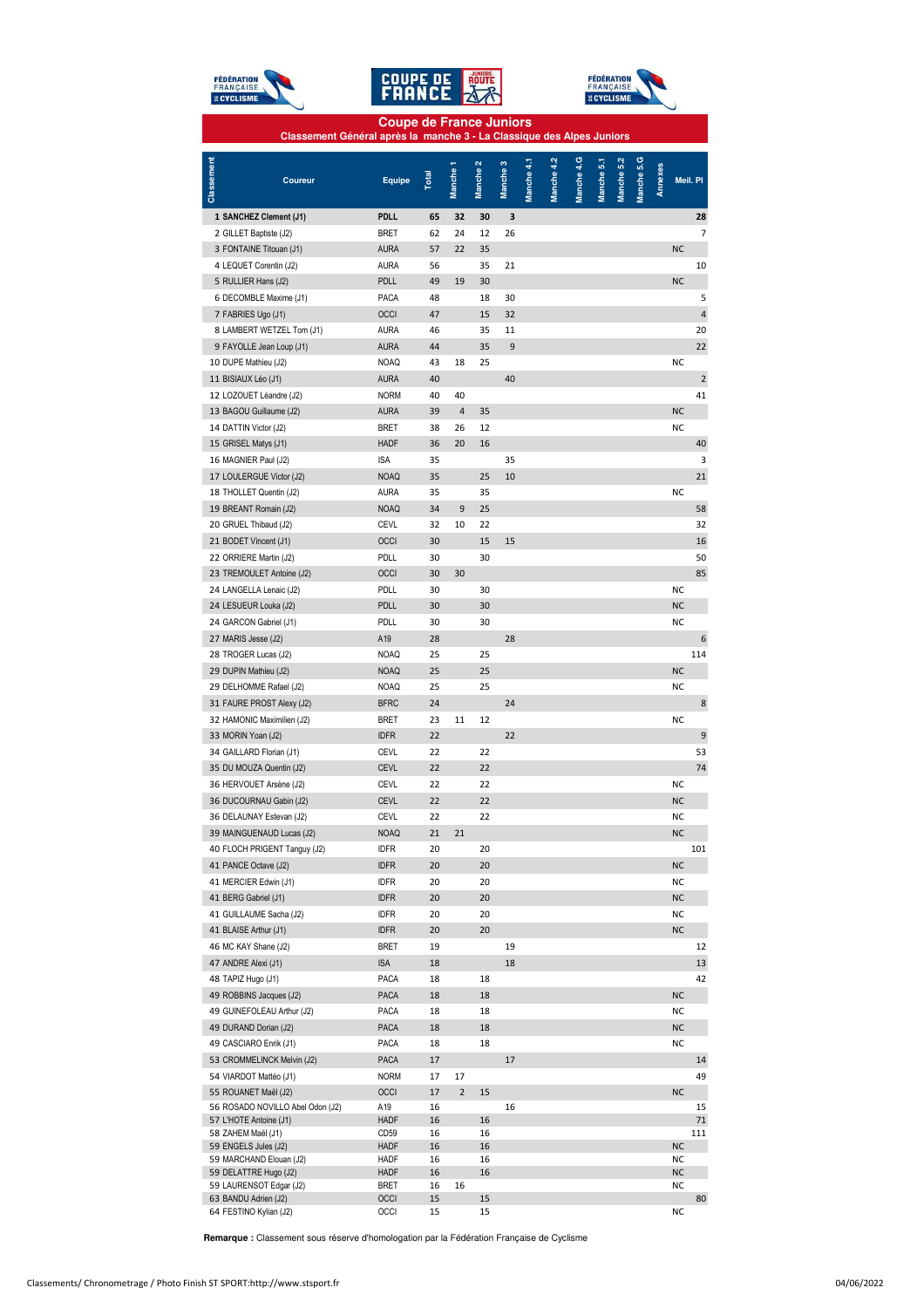



## **Classements de la Montagne**

|                    | <b>Col du Mont Tournier</b> |                         |               |            |                     | Côte de Saint-Génix-les-Villages |                            |                 |            |  |  |  |
|--------------------|-----------------------------|-------------------------|---------------|------------|---------------------|----------------------------------|----------------------------|-----------------|------------|--|--|--|
| Rg                 | <b>Dos</b>                  | <b>Prénom Nom</b>       | <b>Equipe</b> | <b>Pts</b> | Rg                  | <b>Dos</b>                       | <b>Prénom Nom</b>          | <b>Equipe</b>   | <b>Pts</b> |  |  |  |
|                    |                             | 146 Max VAN DER MEULEN  | <b>WWV</b>    | 6          |                     | 146                              | Max VAN DER MEULEN         | <b>WWV</b>      | 4          |  |  |  |
| 2                  | 181                         | <b>Thibaud GRUEL</b>    | <b>CVL</b>    | 4          | $\overline{2}$      | 181                              | Thibaud GRUEL              | <b>CVL</b>      | າ          |  |  |  |
| 3                  | 74                          | <b>Baptiste GILLET</b>  | <b>BRE</b>    | 2          | 3                   | 77                               | Marius LE BARS BRESSON BRE |                 |            |  |  |  |
| 4                  |                             | 145 Daan VAN DEN BERG   | <b>WWV</b>    |            | 4                   |                                  |                            |                 |            |  |  |  |
| Col de la Crusille |                             |                         |               |            | <b>Mont du Chat</b> |                                  |                            |                 |            |  |  |  |
| Rg                 | <b>Dos</b>                  | <b>Prénom Nom</b>       | <b>Equipe</b> | <b>Pts</b> | Rg                  | <b>Dos</b>                       | <b>Prénom Nom</b>          | <b>Equipe</b>   | <b>Pts</b> |  |  |  |
|                    | 146                         | Max VAN DER MEULEN      | <b>WWV</b>    | 4          |                     | 146                              | Max VAN DER MEULEN         | <b>WWV</b>      | 10         |  |  |  |
| 2                  | 181                         | <b>Thibaud GRUEL</b>    | <b>CVL</b>    | 2          | 2                   | 31                               | Léo BISIAUX                | <b>ARA</b>      | 8          |  |  |  |
| 3                  | 136.                        | <b>Victor LOULERGUE</b> | <b>NAQ</b>    |            | 3                   | 65                               | <b>Jesse MARIS</b>         | A <sub>19</sub> | 6          |  |  |  |
| 4                  |                             |                         |               |            | 4                   | 112                              | Maxime DECOMBLE            | <b>SUD</b>      | 4          |  |  |  |
| 5                  |                             |                         |               |            | 5                   | 101                              | Paul MAGNIER               | <b>DIS</b>      | 2          |  |  |  |
|                    |                             |                         |               |            | 6                   | 121                              | <b>Ugo FABRIES</b>         | OCC             |            |  |  |  |

|           |                      | <b>Col du Blanchet</b> |               |                                  |        |            |                        |  |
|-----------|----------------------|------------------------|---------------|----------------------------------|--------|------------|------------------------|--|
| Rg        | <b>Dos</b>           | <b>Prénom Nom</b>      | <b>Equipe</b> | <b>Pts</b>                       |        |            |                        |  |
|           | 146.                 | Max VAN DER MEULEN     | <b>WWV</b>    | 6                                |        |            |                        |  |
| 2         | 31                   | Léo BISIAUX            | <b>ARA</b>    | 4                                |        |            |                        |  |
| 3         | 65                   | Jesse MARIS            | A19           | 2                                |        |            |                        |  |
| 4         | 121.                 | Ugo FABRIES            | <b>OCC</b>    |                                  |        |            |                        |  |
|           |                      |                        |               | <b>Classements des Grimpeurs</b> |        |            |                        |  |
| <b>Rg</b> | <b>Dos</b>           | <b>Prénom Nom</b>      | <b>Equipe</b> | <b>Pts</b>                       | Rg     | <b>Dos</b> | <b>Prénom Nom</b>      |  |
|           | 146.                 | Max VAN DER MEULEN     | <b>WWV</b>    | 30                               |        | 121        | Ugo FABRIES            |  |
| 2         | 31                   | Léo BISIAUX            | <b>ARA</b>    | 12                               | 8      | 74         | <b>Baptiste GILLET</b> |  |
| 3         | 65                   | <b>Jesse MARIS</b>     | A19           | 8                                | 9      | 145        | Daan VAN DEN BERG      |  |
|           | $\sim$ $\sim$ $\sim$ | .                      | $\sim$        |                                  | $\sim$ |            |                        |  |

|                                  |            | 146  Max VAN DER MEULEN. | wwy           |            |    |            |                            |               |            |  |  |
|----------------------------------|------------|--------------------------|---------------|------------|----|------------|----------------------------|---------------|------------|--|--|
| 2                                | 31         | Léo BISIAUX              | ARA           |            |    |            |                            |               |            |  |  |
| 3                                | 65         | <b>Jesse MARIS</b>       | A19           |            |    |            |                            |               |            |  |  |
| 4                                | 121        | Ugo FABRIES              | OCC           |            |    |            |                            |               |            |  |  |
| <b>Classements des Grimpeurs</b> |            |                          |               |            |    |            |                            |               |            |  |  |
| Rg                               | <b>Dos</b> | <b>Prénom Nom</b>        | <b>Equipe</b> | <b>Pts</b> | Rg | <b>Dos</b> | <b>Prénom Nom</b>          | <b>Equipe</b> | <b>Pts</b> |  |  |
|                                  |            | 146 Max VAN DER MEULEN   | <b>WWV</b>    | 30         |    | 121        | Ugo FABRIES                | <b>OCC</b>    | 2          |  |  |
| $\overline{2}$                   | 31         | Léo BISIAUX              | <b>ARA</b>    | 12         | 8  | 74         | <b>Baptiste GILLET</b>     | <b>BRE</b>    | ົ          |  |  |
| 3                                | 65         | Jesse MARIS              | A19           | 8          | 9  | 145        | Daan VAN DEN BERG          | <b>WWV</b>    |            |  |  |
| 4                                | 181        | <b>Thibaud GRUEL</b>     | <b>CVL</b>    | 8          | 10 | 136        | <b>Victor LOULERGUE</b>    | <b>NAQ</b>    |            |  |  |
| 5                                | 112        | Maxime DECOMBLE          | <b>SUD</b>    | 4          | 11 | 77         | Marius LE BARS BRESSON BRE |               |            |  |  |
| 6                                | 101        | Paul MAGNIER             | DIS           | 2          |    |            |                            |               |            |  |  |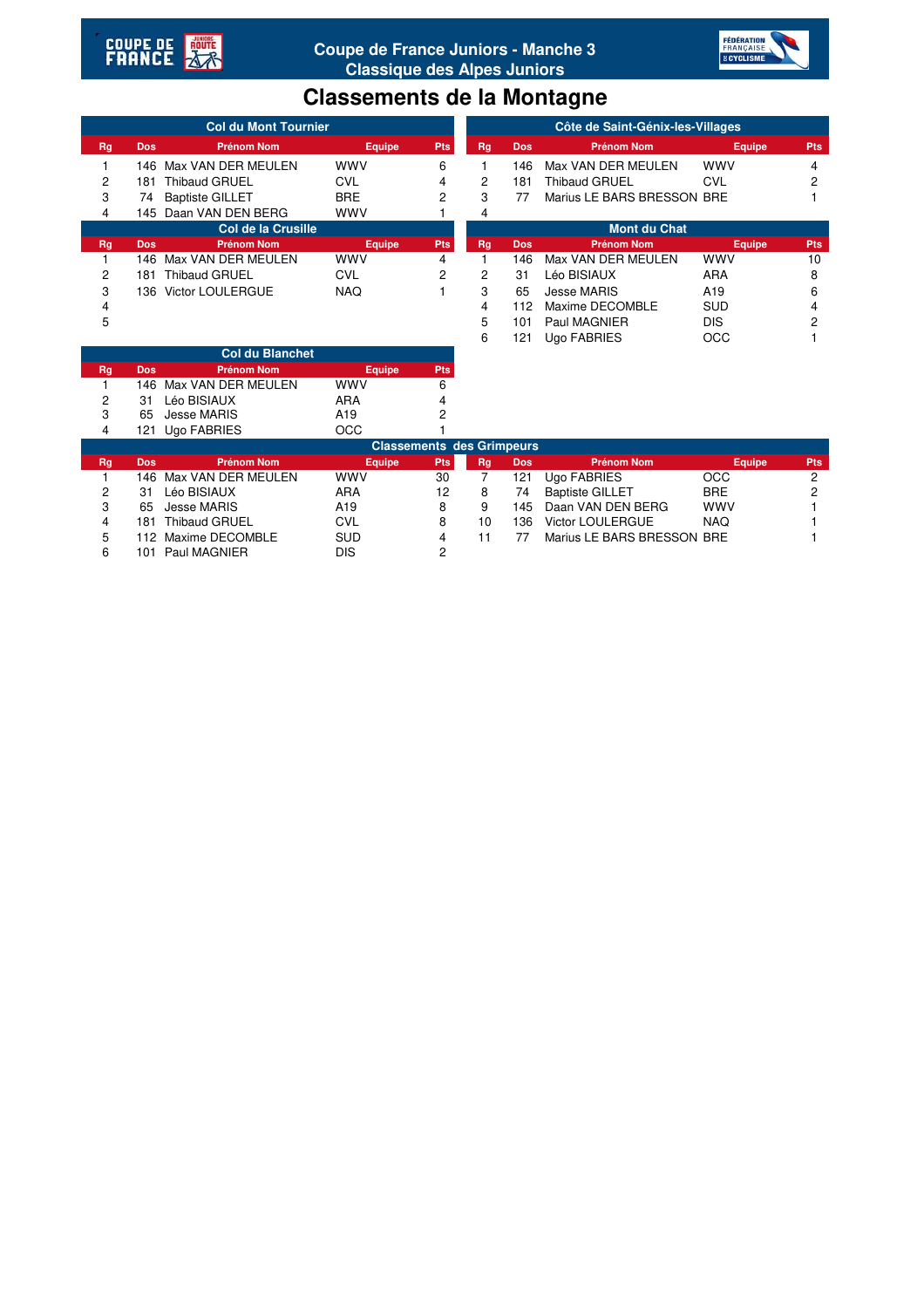



| PI.            | <b>Equipe</b>                  | <b>Dos</b>                       | <b>Coureurs</b><br><b>Nom Prénom</b>                | PI.                   | <b>Place</b> | N <sub>b</sub> .<br><b>Coureurs</b> | <b>Point</b> |
|----------------|--------------------------------|----------------------------------|-----------------------------------------------------|-----------------------|--------------|-------------------------------------|--------------|
|                |                                | 31                               | <b>BISIAUX Léo</b>                                  | 2                     |              |                                     |              |
| 1              | <b>AUVERGNE-RHONE-ALPES</b>    | 34<br>33                         | <b>LEQUET Corentin</b><br><b>LAMBERT WETZEL Tom</b> | 10<br>20              | 32           | 3                                   |              |
|                |                                | 146                              | VAN DER MEULEN Max                                  | $\mathbf{1}$          |              |                                     |              |
| $\mathbf{2}$   | <b>WILLEBRORD WIL VOORUIT</b>  | 145                              | VAN DEN BERG Daan                                   | 11                    | 46           | 3                                   |              |
|                |                                | 141<br>$\overline{74}$           | <b>HUISING Menno</b><br><b>GILLET Baptiste</b>      | 34<br>$\overline{7}$  |              |                                     |              |
| 3              | <b>BRETAGNE</b>                | 73                               | MC KAY Shane                                        | 12                    | 46           | 3                                   |              |
|                |                                | 77                               | LE BARS BRESSON Marius                              | 27                    |              |                                     |              |
| 4              | SUD-PROVENCE-ALPES-COTE        | 112<br>111                       | <b>DECOMBLE Maxime</b><br><b>CROMMELINCK Melvin</b> | 5<br>14               | 57           | 3                                   |              |
|                | D'AZUR                         | 115                              | MAHIEU Gregoire                                     | 38                    |              |                                     |              |
|                |                                | 96                               | <b>MORIN Yoan</b>                                   | 9<br>26               |              |                                     |              |
| 5              | <b>ILE DE FRANCE</b>           | 91<br>92                         | <b>AYACHE Thibault</b><br><b>BOULAHOITE Rayan</b>   | 81                    | 3            |                                     |              |
|                |                                | 44                               | <b>EEMAN Kamiel</b>                                 | 46<br>18              |              |                                     |              |
| 6              | <b>CYCLING VLAANDEREN</b>      | 43                               | <b>MILAN Donie</b>                                  | 29                    | 83           | 3                                   |              |
|                |                                | 47                               | <b>DE CLERCK Niels</b>                              | 36                    |              |                                     |              |
| $\overline{7}$ | <b>OCCITANIE</b>               | 121<br>122                       | <b>FABRIES Ugo</b><br><b>BODET Vincent</b>          | $\overline{4}$<br>16  | 85           | 3                                   |              |
|                |                                | 126                              | <b>BERNAT Lilian</b>                                | 65                    |              |                                     |              |
|                |                                | 101                              | <b>MAGNIER Paul</b>                                 | 3                     |              |                                     |              |
| 8              | ISÈRE-SAVOIE                   | 103                              | <b>ANDRE Alexi</b><br><b>FAISSOLE DURAND Lucas</b>  | 13                    | 89           | 3                                   |              |
|                |                                | 107<br>65                        | <b>MARIS Jesse</b>                                  | 73<br>6               |              |                                     |              |
| 9              | AG2R CITROËN TEAM U19          | 66                               | ROSADO NOVILLO Abel Odon                            | 15                    | 91           | 3                                   |              |
|                |                                | 64                               | MOORE Viggo                                         | 70                    |              |                                     |              |
| 10             | <b>PAYS DE LA LOIRE</b>        | 167<br>161                       | <b>SANCHEZ Clement</b><br>CHARTEAU Diego            | 28<br>30              | 95           | 3                                   |              |
|                |                                | 164                              | <b>LEVEQUE Theo</b>                                 | 37                    |              |                                     |              |
|                |                                | 136                              | <b>LOULERGUE Victor</b>                             | 21                    |              |                                     |              |
| 11             | NOUVELLE AQUITAINE             | 134                              | <b>LLORET Quentin</b>                               | 31                    | 103          | 3                                   |              |
|                |                                | 133<br>15                        | <b>VIERGE Mateo</b><br><b>FAURE PROST Alexy</b>     | 51<br>8               |              |                                     |              |
| 12             | <b>BOURGOGNE FRANCHE COMTE</b> | 12                               | <b>CLER Gabin</b>                                   | 45                    | 120          | 3                                   |              |
|                |                                | 11                               | <b>BARRILLOT Bohémond</b>                           | 67                    |              |                                     |              |
|                |                                | 214                              | <b>KOERDT Bjoern</b><br>SMITH William               | 19                    |              |                                     |              |
| 13             | ZAPPI JUNIOR RACE TEAM         | 215<br>213                       | <b>BALDACCI Brandon</b>                             | 55<br>62              | 136          | 3                                   |              |
|                |                                | 191                              | LOZOUET Léandre                                     | 41                    |              |                                     |              |
| 14             | <b>NORMANDIE</b>               | 192                              | VIARDOT Mattéo                                      | 49                    | 150          | 3                                   |              |
|                |                                | 194<br>82                        | <b>TREMBLE Paul</b><br>FINCKBOHNER Anaël            | 60<br>$\overline{25}$ |              |                                     |              |
| 15             | <b>GRAND EST</b>               | 84                               | PIERRAT Joseph                                      | 57                    | 159          | 3                                   |              |
|                |                                | 87                               | <b>REBOUILLAT Axel</b>                              | 77                    |              |                                     |              |
|                |                                | 181                              | <b>GRUEL Thibaud</b>                                | 32                    |              |                                     |              |
| 16             | <b>CENTRE VAL DE LOIRE</b>     | 184<br>183                       | <b>GAILLARD Florian</b><br>DU MOUZA Quentin         | 53<br>74              | 159          | 3                                   |              |
|                |                                | 21                               | <b>MATTIO Pietro</b>                                | 24                    |              |                                     |              |
| 17             | <b>PIEMONTE</b>                | 26                               | <b>FERRERO Mattia</b>                               | 72                    | 177          | 3                                   |              |
|                |                                | 22                               | ROSA BRUSIN Samuele<br><b>GRISEL Matys</b>          | 81                    |              |                                     |              |
| 18             | <b>HAUTS DE FRANCE</b>         | 153<br>155                       | L'HOTE Antoine                                      | 40<br>71              | 189          | 3                                   |              |
|                |                                | 154                              | <b>GUEFVENEU Swann</b>                              | 78                    |              |                                     |              |
|                |                                | 221                              | MARTI SORIANO Pau                                   | 33                    |              |                                     |              |
| 19             | DRONE HOPPER - GSPORT TEIKA    | 223<br>222                       | <b>TORRELLA TERUEL Roman</b>                        | 63<br>94              | 190          | 3                                   |              |
|                |                                | 52                               | MIRA BONASTRE Raul<br><b>PLACE Maxence</b>          | 17                    |              |                                     |              |
| 20             | <b>TEAM WALLONIE JUNIORS</b>   | 57                               | <b>WERTZ Hugo</b>                                   | 87                    | 202          | 3                                   |              |
|                |                                | 53                               | PRESTIANNI Sacha                                    | 98                    |              |                                     |              |
| 21             | <b>TEAM AUTO EDER</b>          | $\overline{c}$<br>$\overline{7}$ | <b>BOCK Max</b><br><b>VLOT Mees</b>                 | 39<br>48              | 87           | $\mathbf{2}^{\prime}$               |              |
|                |                                |                                  |                                                     |                       |              |                                     |              |
|                |                                | 235                              | VALERO MORENO David                                 | 44                    |              |                                     |              |
| 22             | <b>TEAM INCA</b>               | 231                              | DIAZ ARANDA Marlon                                  | 47                    | 91           | 2                                   |              |
|                |                                | 175                              | PLA GOMEZ Albert                                    | 56                    |              |                                     |              |
| 23             | CATALANA                       | 174                              | FRANQUESA PRATS Adria                               | 64                    | 120          | $\overline{2}$                      |              |
|                |                                |                                  |                                                     |                       |              |                                     |              |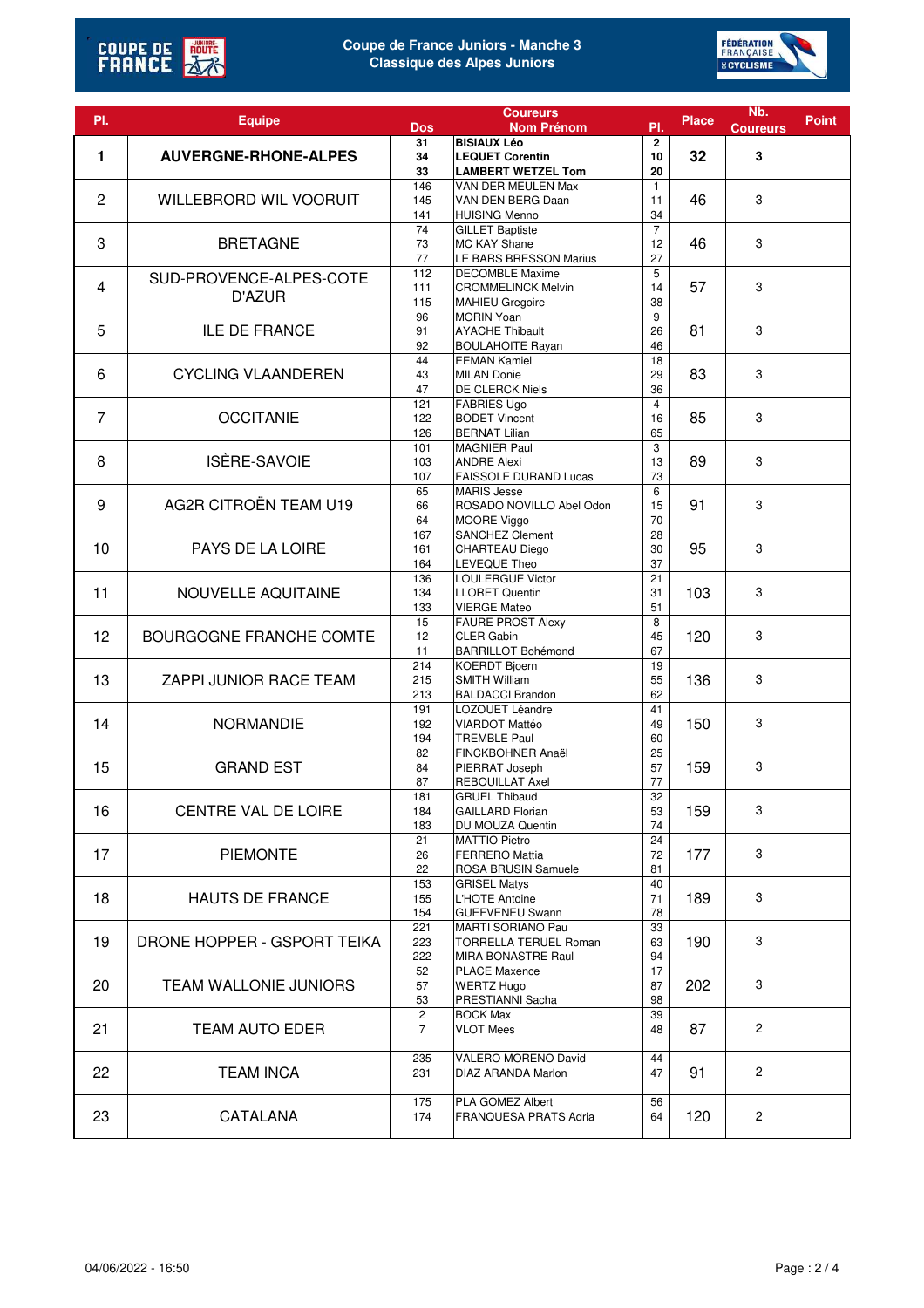



## **Communiqué du Collège des Commissaires n°1**

**RAS**